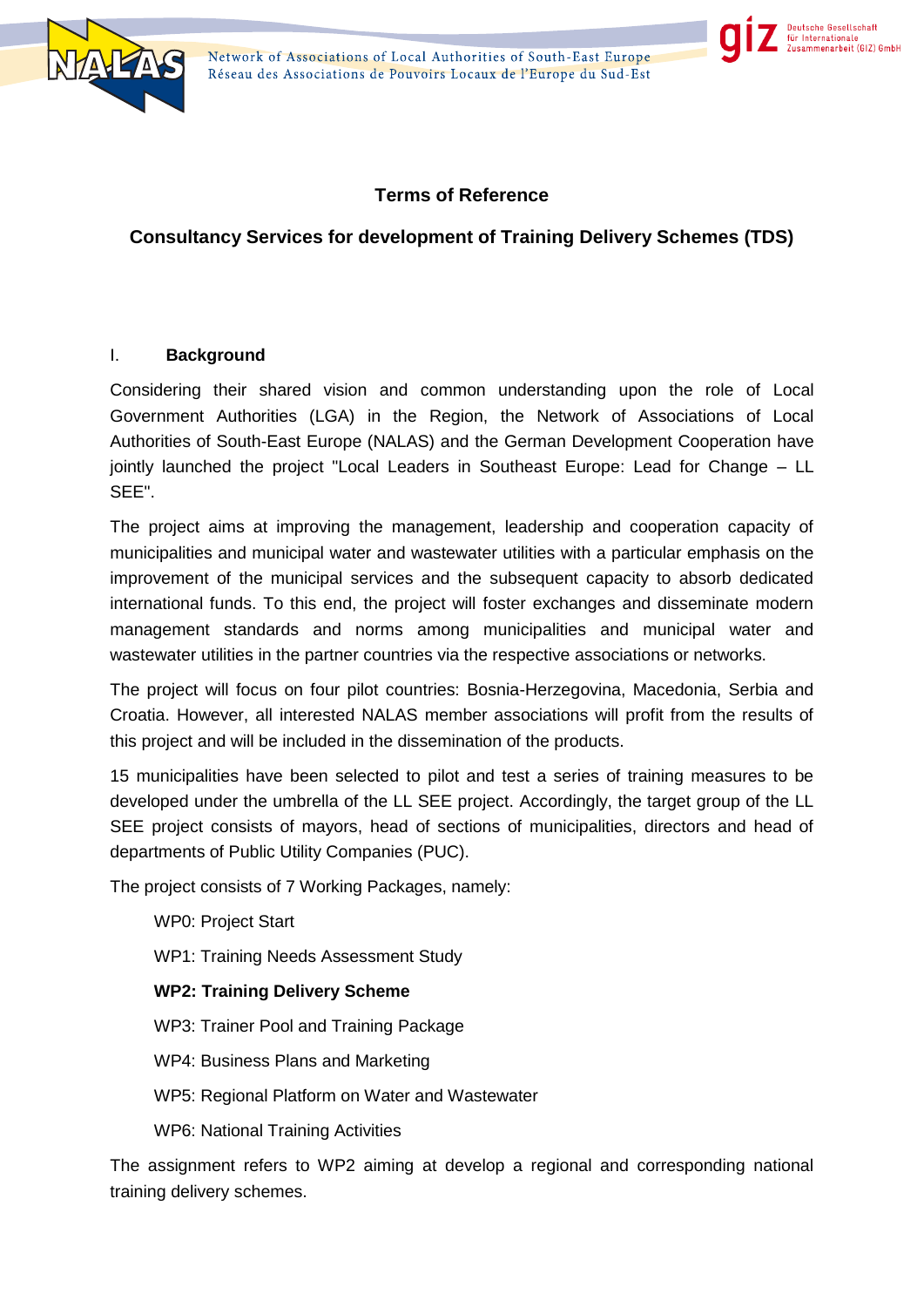Deutsche Gesellschaft für Internationale<br>Zusammenarbeit (GIZ) GmbH



The training delivery scheme provides an overview of the competence development and learning strategy to be implemented to meet the target group's competence development and training needs. To do so, it compares existing competence development and training needs with existing competence development and training offers and providers. Furthermore, it identifies gaps to meet the target's group competence development and training needs and to provide accordingly required training expertise, and recommends options on how to bridge identified gaps. High emphasis is given on modes of training delivery that goes beyond the recommendation of formats, but highlights crucial methodological aspects referring to the enhancement of potential trainees and trainers.

# **II. Aim of the Assignment**

The development of TDS shall be based on the results of the Training Needs Assessment (TNA) Study (WP1), analysis of the existing trainings in the region and the findings of the Opportunity Assessment for a Regional Training Facility for Water Supply and Wastewater (RTF) in SEE carried out under the ORF umbrella.

General objective of the assignment is to develop TDS allowing the matching of training needs and offers in SEE. Hereby, the focus is on leadership and management competence development with regard to investment projects in the Water Supply and Sanitation (WSS) sector.

In this regard, the specific aim of the assignment is two-fold:

- 1) To support the development of a Regional Training Delivery Scheme (RTDS) for LL SEE;
- 2) To guide and coordinate the development of National Training Delivery Schemes (NTDS) for LL SEE in the above mentioned four pilot countries which are compatible with the training schemes/systems developed by LGAs.

Respective documents will be provided to the consultant after signature of the contract.

# **III. Responsibilities and tasks of the Consultant**

According its specific aim, the assignment consists of two sets of activities: 1) a set of activities referring to the development of the RTDS, and 2) a set of activities referring to the development of the NTDS (1 NTDS per country).

The responsibilities and tasks of the consultant (hereinafter named Regional Expert - RE) are described below; reference to responsibilities and tasks of other entities involved is made to correspondingly clarify division of roles and activities.

# *Set of activities referring to the development of the RTDS*

The international HCD expert (IE) involved in the implementation of the LL SEE project is responsible for the development of the RTDS and takes over the leading role in this regard. To ensure contextualisation of the RTDS, the RE supports the development of final RTDS by providing technical and methodological input.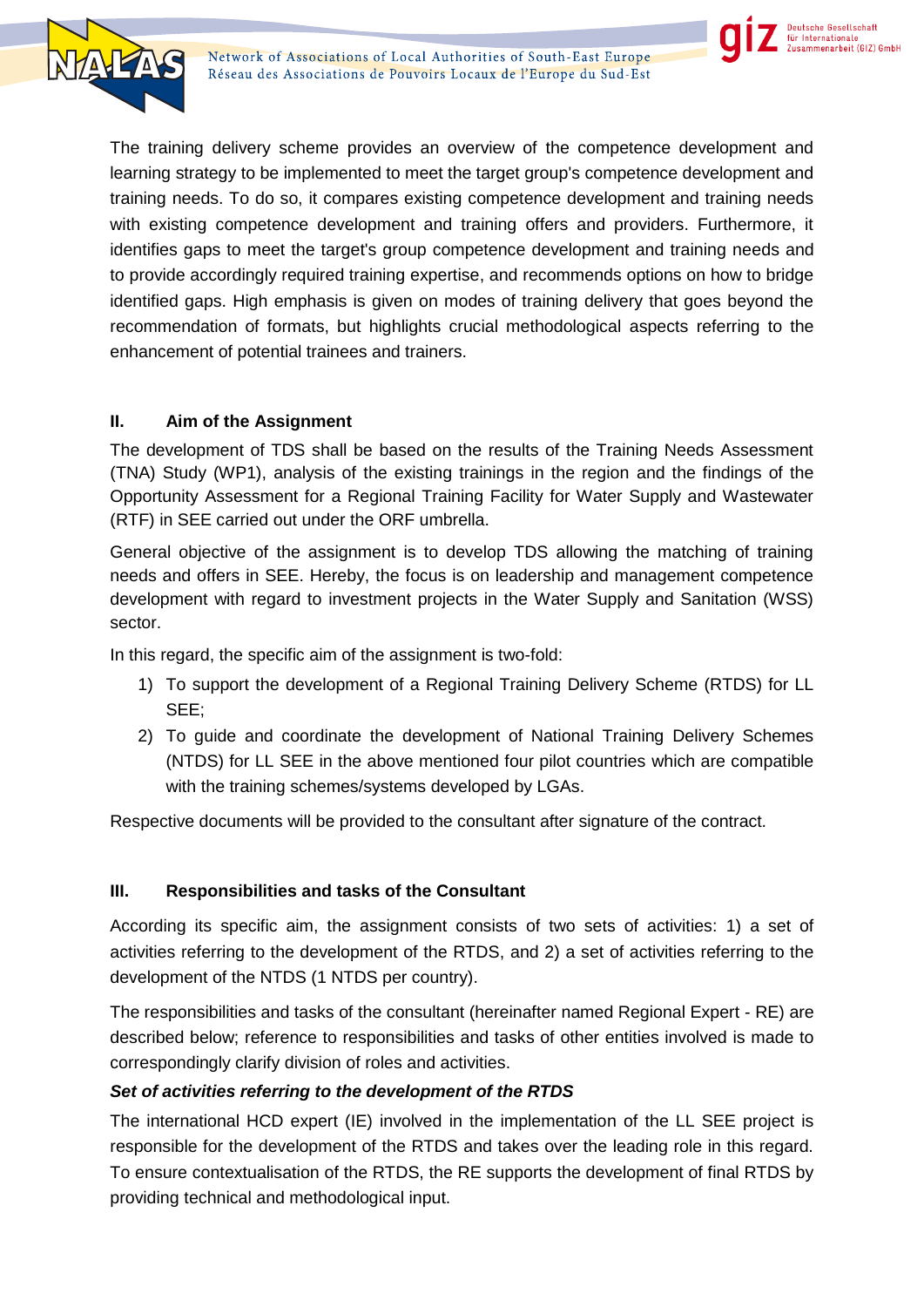

In this regard, the following activities and tasks shall be carried out by the consultant:

1. Preparatory talks: This includes talks with the NALAS staff, host of the NALAS Task Force on Association Development and the GIZ project staff as well as the IE. They refer particularly to clarification of background and target groups, discussion of expectations, roles, tasks and deliverables, and to coordination regarding time planning.

Deutsche Gesellschaft für Internationale<br>Zusammenarbeit (GIZ) GmbH

- 2. Study of relevant documents: The desk study includes the careful study of the TNA study document (WP1), the RTF opportunity assessment and further relevant project documents. Furthermore, it will include the study of crucial studies and papers of other donor agencies (e.g. documents of Danube Water Programme referring to the development of a Regional Training Business Model). Relevant documents<sup>1</sup> will be compiled by the project staff and will be provided to the consultant after contract signature (February  $1<sup>th</sup>$ , 2015). In addition, the consultant gets familiarised with the GIZ Orientation on Capacity WORKS.
- 3. Participation in the Advisory Meeting on WP1 deliverables: The RE shall participate in the Advisory Meeting on WP1 deliverables, in which results of the TNA study will be presented and discussed allowing to get firsthand information and insights. The meeting is scheduled on February  $12<sup>th</sup>$  - 13<sup>th</sup>, 2015. Furthermore, the participation will facilitate the contact with the main project partners.
- 4. Technical and methodological input: This includes inputs to the design of the RTDS aiming at matching assessed training needs and assessed existing training offers. Apart from thematic topics (e.g. of training courses referring to leadership, management, investment and WSS), high focus will be given on the format of competence development activities for the above mentioned target group as well as the capacities of appropriate training providers existing in the SEE region. Furthermore, the RTDS shall reveal training needs that cannot be covered by existing training offers and shall be covered by the LL SEE project. Respective findings are important input for WP3. The IE ensures a close cooperation with the RE in this regard.

Deliverable of this set of activities is:

 A brief inception report (max. 6 pages) compiling the main findings of the preparatory talks, the study of documents and the participation in the Advisory meeting as well as its implications for the development of the NTDS.

The RE will deliver the inception report not later than February 18<sup>th</sup>, 2015.

## *Set of activities referring to the development of the NTDS*

The RE undertakes the overall responsibility for the development of NTDS. S/he will be supported by one representative of the LGAs involved in the implementation of the LL SEE

<sup>1</sup> Documents referring to the TNA study and RTF opportunity assessment might be delivered as draft version, first.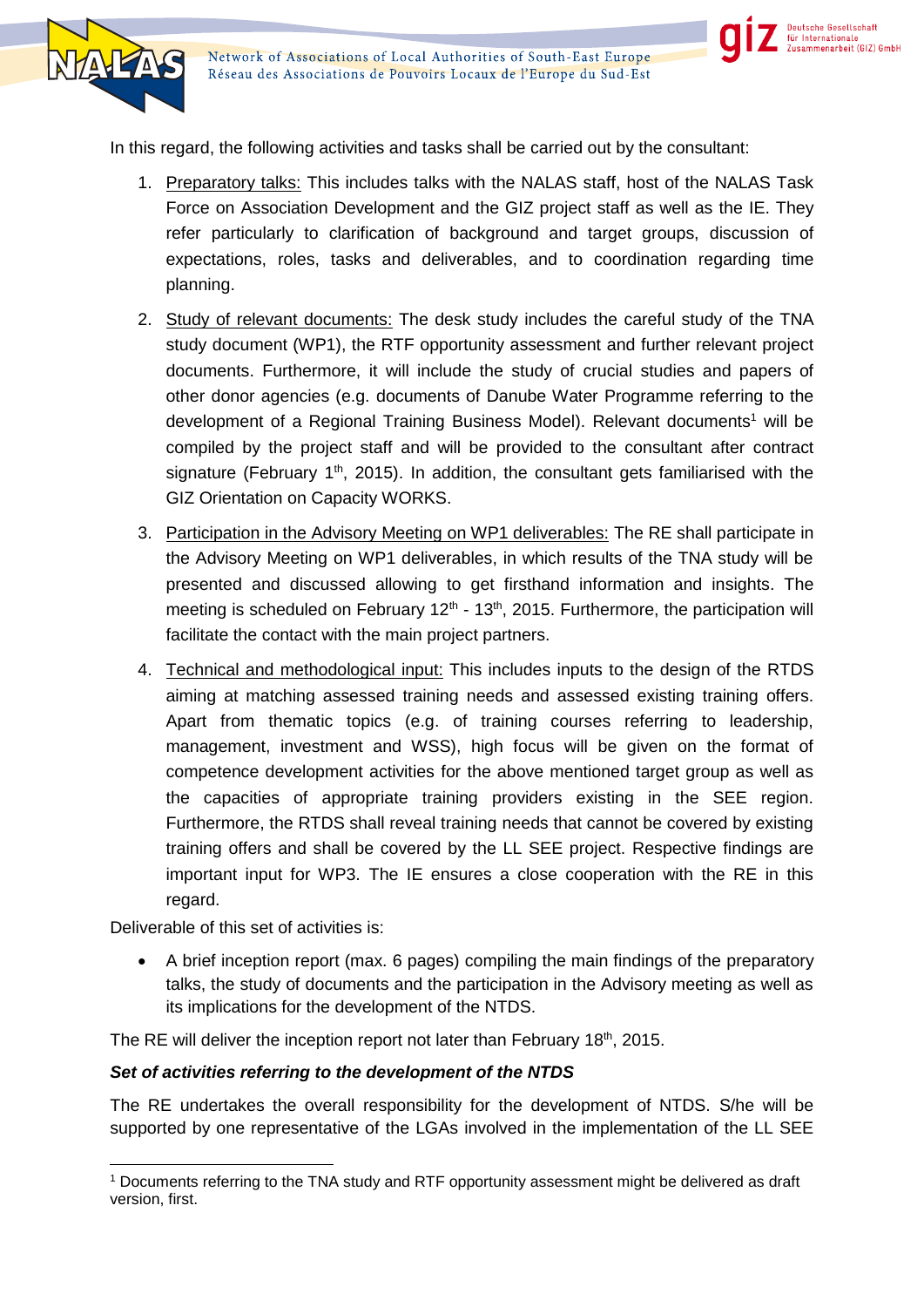

project (hereinafter named National Expert - NE). All together, 4 NEs will support the RE. Per NE 7 working days to support the development of NTDS are foreseen. The NTDS shall reflect the design and findings of the RTDS and follow the same structure. However, the structure might differ in some national context and have to be adapted, consequently.

Deutsche Gesellschaft für Internationale<br>Zusammenarbeit (GIZ) GmbH

Important elements of which the NTDS should consist of are:

- Synthesis of existing competence development and training needs (based on the results of the TNA study - WP1);
- Synthesis of existing competence development and training offers (based on the results of the RTF opportunity assessment);
- Matching of needs and offers;
- Identification of gaps to meet existing needs;
- **IDENTIFICATE IDEO** 1 **JUDEN 1 CONTER 1 CONTER 1 CONTER 1 CONTER 1 CONTERP 1 CONTERP 1 CONTERP 1 CONTERP 1 CONTERP 1 CONTERP 1 CONTERP 1 CONTERP 1 CONTERP 1 CONTERP**
- **Recommendation on how to bridge these gaps;**
- Recommendation on modes of delivery, highlighting crucial methodological aspects (referring to trainees and trainers);
- **Preliminary time schedule taking into account the whole project duration.**

The list of elements is not exhaustive and depends on the final structure of the RTDS to be developed.

In this context, the following activities and tasks shall be carried out by the consultant:

- 5. Preparatory talks: This includes talks with the NALAS project manager, the GIZ project staff, the IE as well as the involved LGAs and members of NALAS Task Force on Solid Waste and Water Management. They refer particularly to discussion of expectations, roles, tasks and deliverables, to contextualisation of RTDS structure to the national context, and to coordination regarding time planning and NEs. The consultant is responsible to coordinate and follow-up exchange with LGAs and actors on site. To do so, s/he will be provided with relevant contact persons of LGAs.
- 6. Development of Terms of Reference (ToR) for NEs: The RE is responsible to develop the ToR for the NEs. Hereby, s/he makes sure that a) activities and task to be carried out are described in a precise manner, b) the expert profile is clear allowing the LGAs to contract respective NEs, c) the work schedule is feasible time and work load wise, and d) a comprehensive section on the methodology referring to the development of the NTDS is included that reflect the findings, design and structure of the RTDS and allows the NEs to develop the NTDS, respectively.
- 7. Coordination with NEs and Quality Assurance: The RE coordinates the development of NTDS. s/he is responsible to provide respective instructions, to facilitate the elaboration of NTDS and to assure its quality. The RE will be in a overseeing role guiding the NEs that are responsible for the development of the NTDS. The RE assure the quality of respective final products.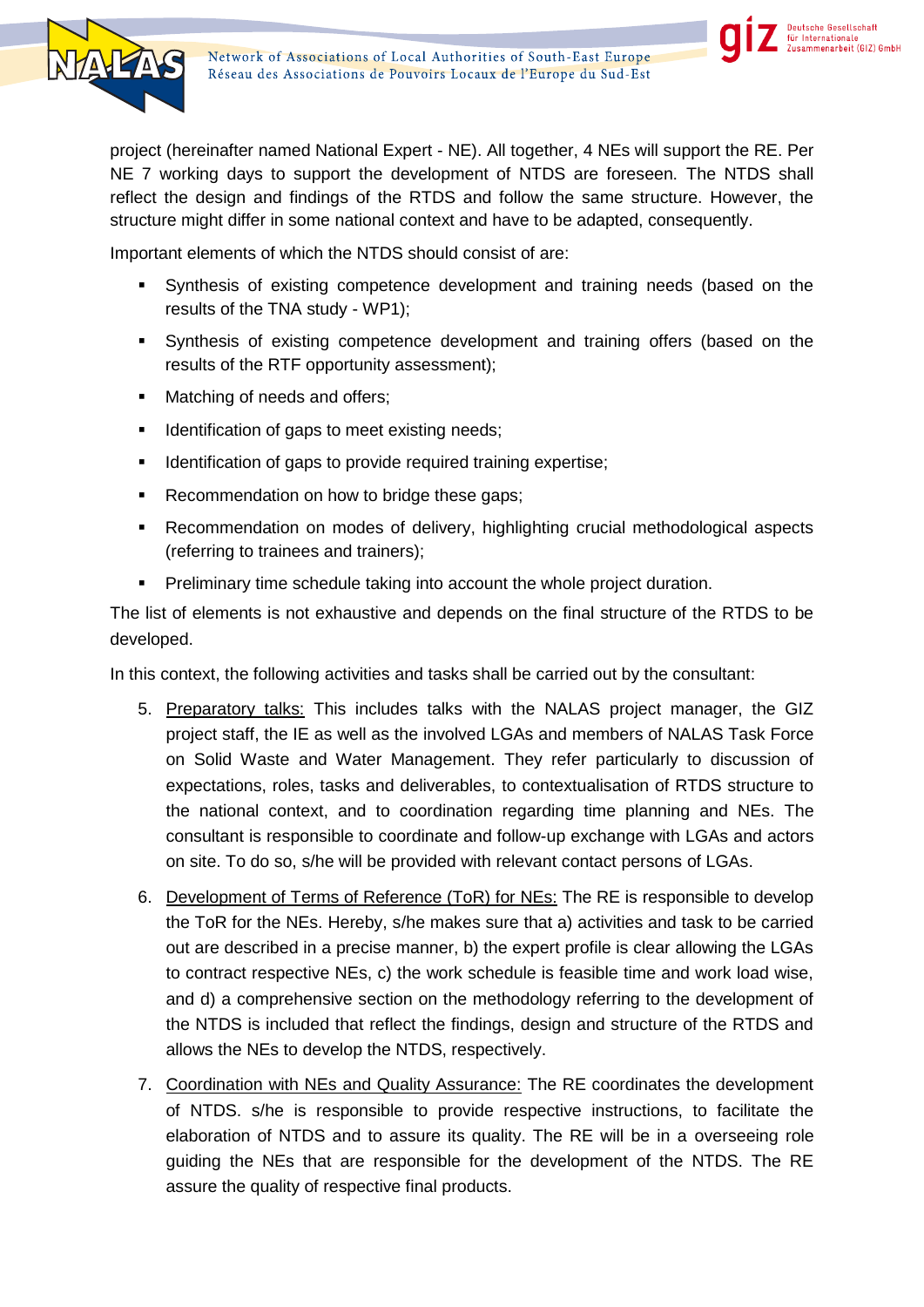

8. Participation in the Advisory Meeting on WP2 deliverables: The RE shall participate in the Advisory Meeting on WP2 deliverables, in which the RTDS and NTDS will be presented and discussed. s/he will be responsible for the presentation of NTDS findings. The meeting is planned to be realised by mid of April, 2015. Subsequently, the RE will ensure the adaptation of NTDS according to agreed discussion findings.

Deutsche Gesellschaft für Internationale<br>Zusammenarbeit (GIZ) GmbH

Deliverables of this set of activities are:

- Comprehensive ToR for NEs (including a section on methodology of NTDS development as outlined above);
- NTDS documents (1 document per country, following the structure of the RTDS document; the document compiles main findings of the above mentioned NTDS elements in respective sections and contains an illustration providing an overview about the NTDS as well as preliminary time schedule for its implementation).

The RE will deliver the ToR for NEs not later than February 22nd, 2015. The NTDS documents will be delivery by the RE not later than April 5<sup>th</sup>, 2015.

| When?                    | What?                                                | Who?         |
|--------------------------|------------------------------------------------------|--------------|
| 01 February 2015         | Signature of contract                                | <b>NALAS</b> |
| 01 February 2015         | Compilation of relevant<br>documents                 | NALAS/GIZ    |
| 12-13 February 2015      | <b>Advisory Board Meeting</b><br>WP1                 | <b>RE</b>    |
| 18 February 2015         | <b>Inception Report</b>                              | <b>RE</b>    |
| 15 - 28 February 2015    | Input development RTDS                               | <b>RE</b>    |
| 22 February 2015         | Delivery of draft ToR for NE                         | <b>RE</b>    |
| 28 February 2015         | Delivery of final ToR for NE                         | <b>RE</b>    |
| 01 - 15 March 2015       | Contracting of NEs                                   | LGAs         |
| 15 March - 05 April 2015 | Quality Assurance ref. to the<br>development of NTDS | <b>RE</b>    |
| 05 April 2015            | Delivery of draft NTDS<br>documents                  | <b>RE</b>    |
| Mid April 2015           | <b>Advisory Board Meeting</b><br>WP <sub>2</sub>     | <b>RE</b>    |
| 20 April 2015            | Delivery of final NTDS<br>documents                  | <b>RE</b>    |

## **IV. Deliverables and Time Frame**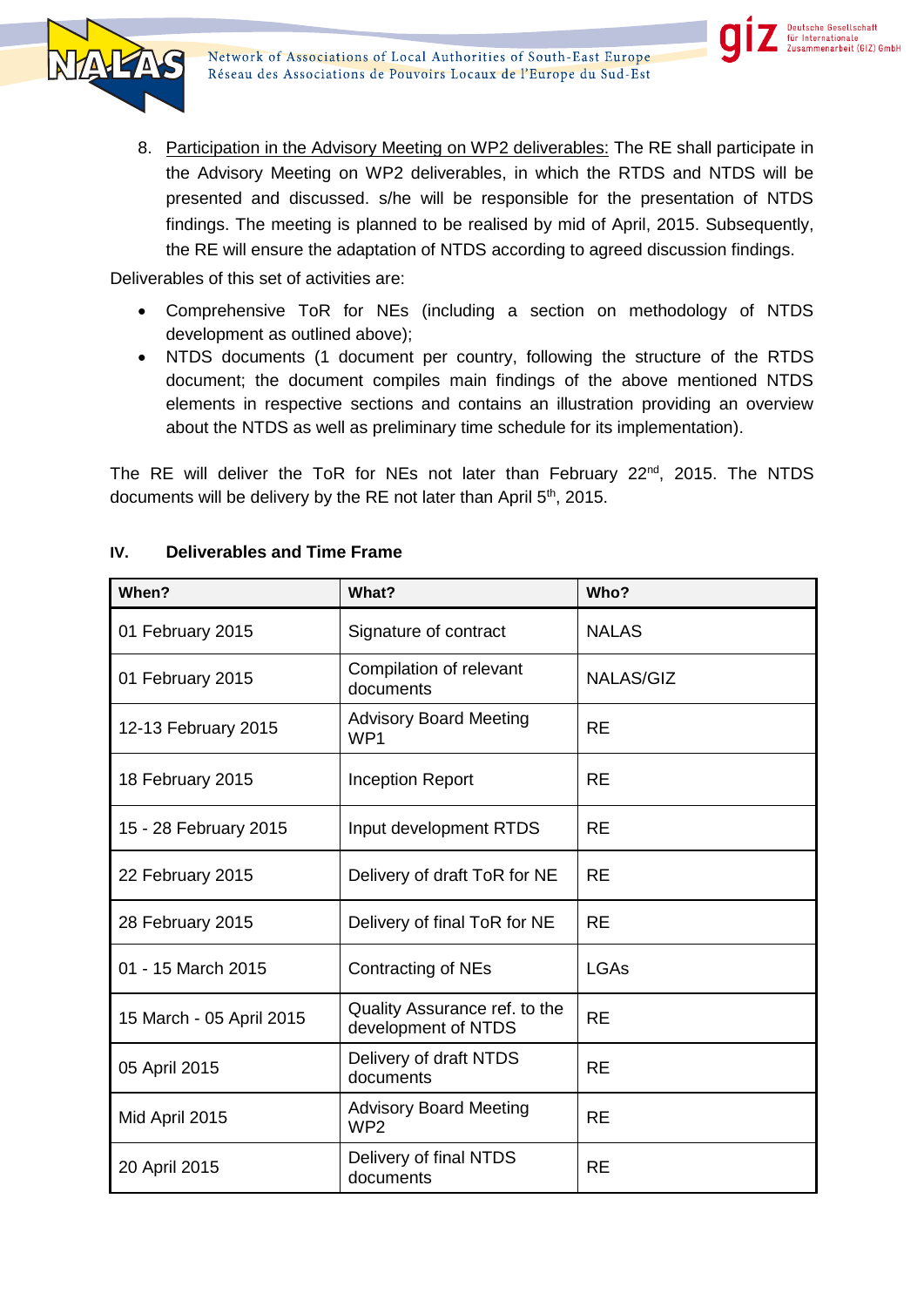



### **V. Man days**

The following days are agreed upon for the entire assignment: up to 13 working days. Up to 3 working days of these 13 working days shall be spent supporting the development of the RTDS

## **The RE is expected to provide details about working days per set of activities in his/her proposal.**

Costs for travel and accommodation will be covered by NALAS. All travels have to be endorsed by NALAS prior its realisation. The contract between NALAS and selected RE will be signed under the Macedonian Laws.

### **VI. Expert profile**

The position requires a highly experienced expert with insight knowledge of international good practices on Human Capacity Development and according training delivery schemes referring to WSS. The RE has to fulfil the following requirements:

- Sector competence: 10 years experience within the field of local government and water supply and sanitation.
- Methodological competence: 10 years experience within the field of Capacity Development on local level, focusing on competence development, dialogue and training and respective training concept development at local level (to be demonstrated by having contributed to the implementation of at least 5 projects in the area of competence development); sound networking skills and participatory working attitude (to be demonstrated by assumed team leader position in the context of at least 3 projects); proved experience in work with LGAs, municipalities and PUC (to be demonstrated having contributed to the implementation of at least 3 projects); profound knowledge of adult-oriented learning approaches (to be demonstrated by having contributed to the implementation of at least 5 projects in the area of competence development for adult learners).
- Regional competence: 10 years working experience in South-East European countries, preferable in the project countries.
- **EXECT** Language requirements: Fluency in English is required.
- Others: Promptness and high flexibility;
- Working experience in the context of EU accession and integration is an asset.

The RE has a University Degree in an area relevant (e.g. social sciences, public administration, business administration, WSS engineering and management) to the assignment. He/she can demonstrate gained qualifications with regard to HCD.